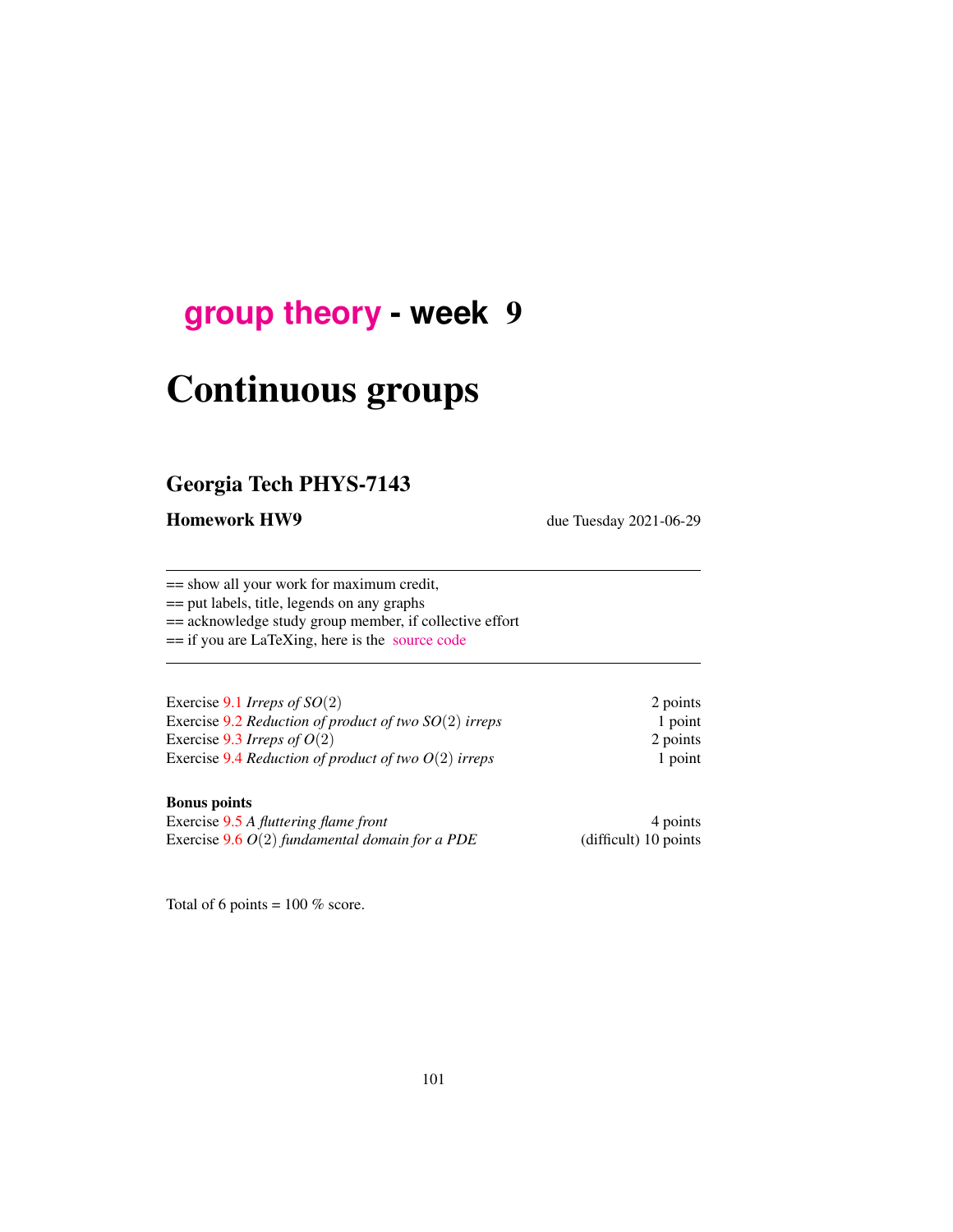#### 2021-06-22 Predrag Lecture 17 Continuous groups

#### 2021-06-22 Predrag Lecture 18 Lie groups

The fastest way to watch any week's lecture videos is by letting YouTube run the

*lecture playlist*

These lectures are about the basic ideas of how one goes from finite groups to the continuous ones. We have worked one example out in week 2, the discrete Fourier transform of example  $2.6$  *Projection operators for cyclic group*  $C_N$ . The cyclic group  $C_N$  is generated by the powers of the rotation by  $2\pi/N$ , and in the  $N \to \infty$  limit one only needs to understand the algebra of  $T_{\ell}$ , generators of infinitesimal transformations,  $D(\theta) = 1 + i \sum_{\ell} \theta_{\ell} T_{\ell}$ . Applied to functions, they turn out to be partial derivatives.

- *Continuous symmetries an introduction* (2 min)
- *They still do not get it!* (6 min)
	- $\circ$  Lie groups, sect. [9.3:](#page-5-0) Definition of a Lie group; Cyclic group  $C_N \to \text{contin}$ uous SO(2) plane rotations; Infinitesimal transformations; SO(2) generator of rotations.
- *What is a symmetry?* (8 min)
- *Group element; transformation generator* (8 min)
- *What is a symmetry group?* (7 min)
- *What is a group orbit?* (3 min)
- *What is dynamics?* (2 min)
- *Group SO(2)* (3 min)
- *Unitary groups are mothers of all finite / compact symmetries.* (1 h 4 min)
- The  $N \to \infty$  limit of  $C_N$  gets you to the continuous Fourier transform as a representation of  $SO(2)$ , but from then on this way of thinking about continuous symmetries gets to be increasingly awkward. A fresh restart is afforded by matrix groups, and in particular the unitary group  $U(n) = U(1) \otimes SU(n)$ , which contains all other compact groups, finite or continuous, as subgroups.



*Special orthogonal group SO(n)* (9 min)

*Symplectic group Sp(n)* (9 min)

PHYS-7143-21 week9 2021-07-29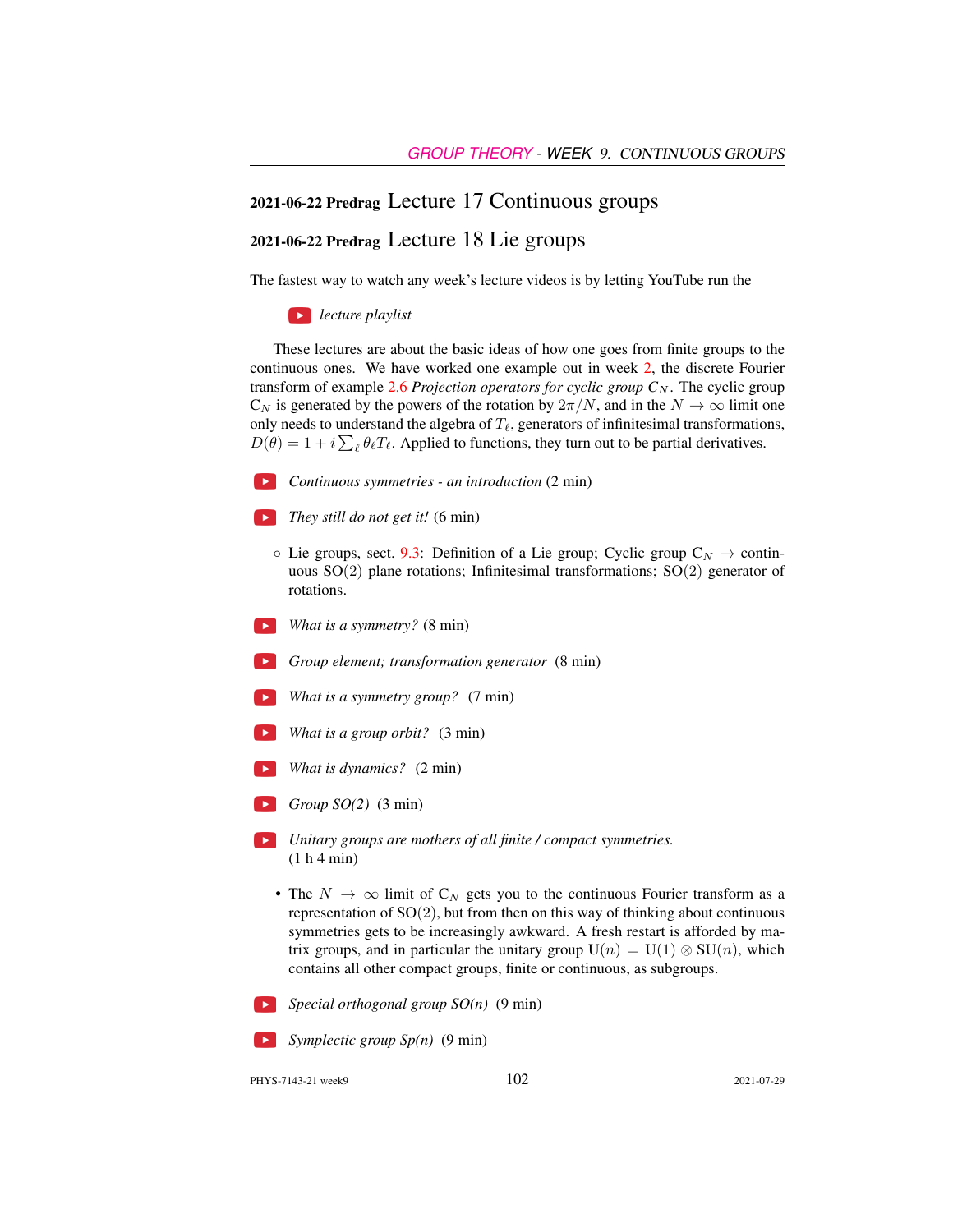#### 9.1 Other sources (optional)

Do not get intimidated by this week's lectures notes.

- What's the payback? While for you the geometrically intuitive representation is the set of rotation  $[2\times2]$  matrices, group theory says no! They split into pairs of 1dimensional irreps, and the basic building blocks of *our* 2-dimensional rotations on our kitchen table (forget quantum mechanics!) are the U(1)  $[1 \times 1]$  complex unit vector phase rotations.
	- Reading: [C. K. Wong](http://ckw.phys.ncku.edu.tw/) *Group Theory* notes, Chap 6 *[1D continuous groups](http://ckw.phys.ncku.edu.tw/public/pub/Notes/Mathematics/GroupTheory/Tung/Powerpoint/6._1DContinuousGroups.ppt)*, Sects.  $6.1-6.3$  Irreps of  $SO(2)$ . In particular, note that while geometrically intuitive representation is the set of rotation  $[2\times 2]$  matrices, they split into pairs of 1-dimensional irreps.
	- Reading: [C. K. Wong](http://ckw.phys.ncku.edu.tw/) *Group Theory* notes, Chap 6 *[1D continuous groups](http://ckw.phys.ncku.edu.tw/public/pub/Notes/Mathematics/GroupTheory/Tung/Powerpoint/6._1DContinuousGroups.ppt)*, Sect. 6.6 completes discussion of Fourier analysis as continuum limit of cyclic groups  $C_n$ , compares SO(2), O(2), discrete translations group, and continuous translations group.
	- Chen, Ping and Wang [\[2\]](#page-6-1) *Group Representation Theory for Physicists*, Sect 5.2 *Definition of a Lie group, with examples* [\(click here\).](http://ChaosBook.org/library/Chen5-2.pdf)
	- AWH Chapter 17 *Group Theory, Sect. 17.7 Continuous groups* [\(click here\).](http://ChaosBook.org/library/ArWeHa13chap17Group-Theory.pdf)
- Sect. [9.4](#page-6-2) *Character orthogonality theorem*
- *Infinitesimal symmetries: Lie derivative* (8 min)
- **Tell no Lie to plumbers** (39 sec)
- *It's a matter of no small pride for a card-carrying dirt physics theorist to claim* full and total ignorance of group theory (XX min)

#### 9.2 Discussion (optional)

- *Calligraphic M denotes the state space manifold as well as any subspace, such as a group orbit* (3:38 min)
- *Why are continuous transformation group elements represented by exponentials?* (5:39 min)
- *How did we get the Lie algebra? Why is (almost) every symmetry we care about a subgroup of an unitary group?* (9 min)
- **How did we get the SO(2) generator?** (2 min)
- *Orthogonal and unitary transformations* (7 min)
- *Fourier modes are so simple, that no one calls them irreps. But add more symmetries, and there have to be fewer irreps.* (11 min)

2021-07-29 103 PHYS-7143-21 week9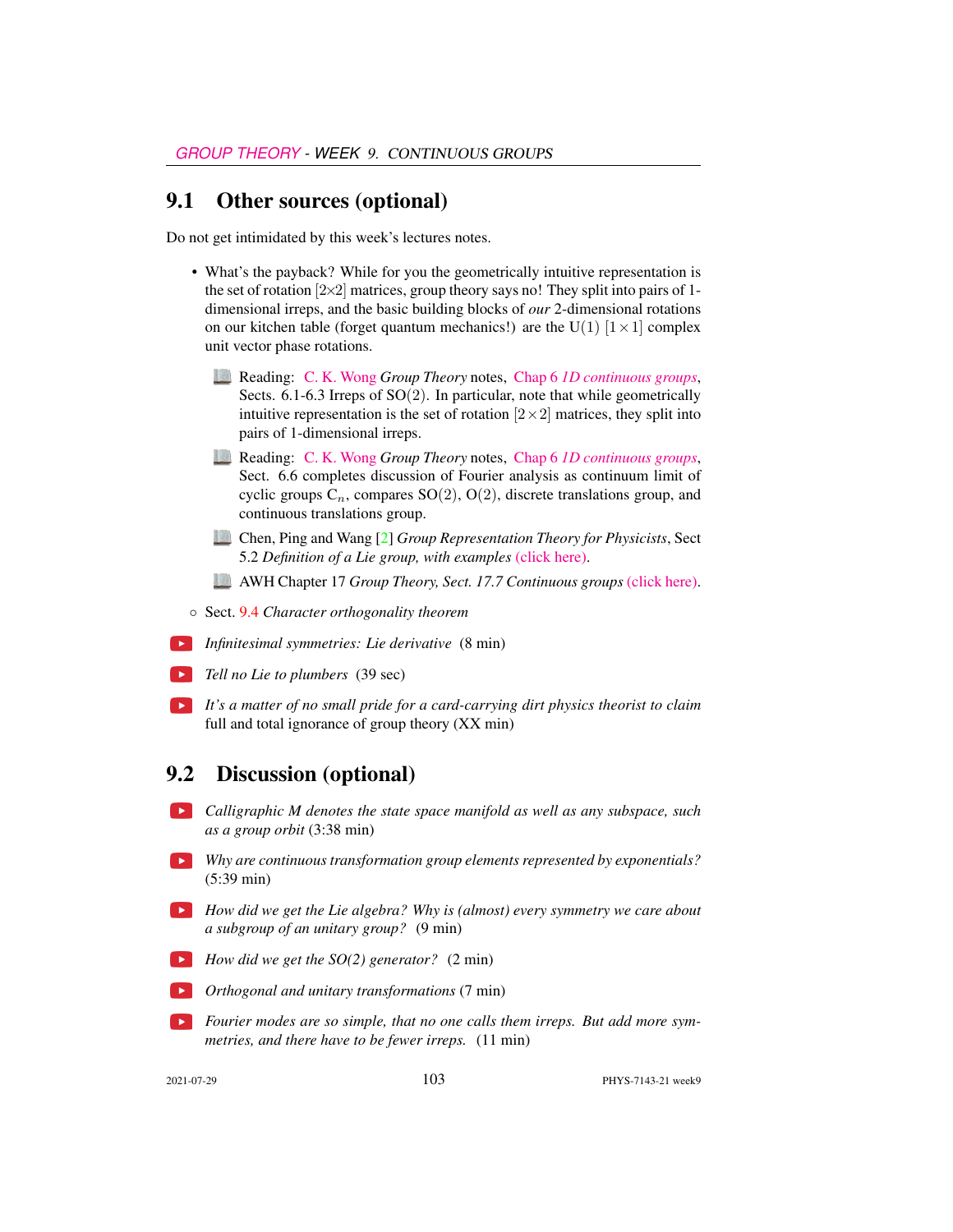- *Why did we move from orthogonal group O(n) to special orthogonal group SO(n)?* (3:32 min)
- *Why SU(n) rather than*  $U(n)$ *?* (6:30 min)
- *Why is SU*(*n*) *dimension*  $n^2 1$ ? (56 sec)
- *What are these "characters"? And why is there a* Journal of Linear Algebra*, today? Inconclusive blah blah.* (12 min)
- *Rant 1 Is beauty symmetry? The first piece of art found in China is a perfect disk carved out of jade. All of Bach is symmetries.* (9 min)
- *Rant 2 students find letter A beautifully symmetric, but Predrag finds zero 'O' the most beautiful grade.* (1 min)
- *Rant 3 SO*(3) *& SU*(2) *preview and a long rant listen to it at your own risk. Roger Penrose thoughts on quantum spacetime and quantum brain. Are laws of physics time invariant? Waiting for dark energy to go away. Arrow of time.* (17 min)
- *Rant 4 SO*(3) *& SU*(2) *preview and a long rant listen to it at your own risk. Get this: math uses 2d complex vectors (spinors) to build our real 3d space. And all we see - starlight, graphene, greenhouse effect, helioseismography, gravitational wave detectors - it is all irreps!* (12 min)
- *Rant 5 Help me, I'm bullied by a mathematician.* (3 min)
- *Rant 6 you can always count on Prof. Z.* (1/2 min)

**Question** 9.1. Henriette Roux, pondering exercise 4.2, writes

Q I want to make sure I understand the concept of irreducible representations.

- 1. If a representation (which can be thought of as a sort of basis) is reducible, all group element matrices can be simultaneously diagonalized. I want to be able to see how this definition of reducibility matches with the notion of block diagonalizability of an overall representation  $D(g)$ .
- 2. AWH p. 822-823 has a discussion of this, but I'm wondering if there's an intuitive way to connect these two definitions or if it's just linear algebra.
- 3. We have familiarized ourselves with the concept of (conjugacy) classes. Here, we now add in the concept of character, which is just the trace of any matrix in a given class (and every matrix of the same class will have the same trace b/c of the properties of classes/traces).
- 4. So to find the characters for a given representation, we just need to find the classes and then take the trace of a matrix representation in each class?
- 5. My next and related question then concerns what character means conceptually. Does it relate classes to other classes within a given representation, or different representations (whether reducible or not), or both? AWH says that "the set of characters for all elements and irreducible representations of a finite group defines an orthogonal finite-dimensional vector space."

PHYS-7143-21 week9 104 2021-07-29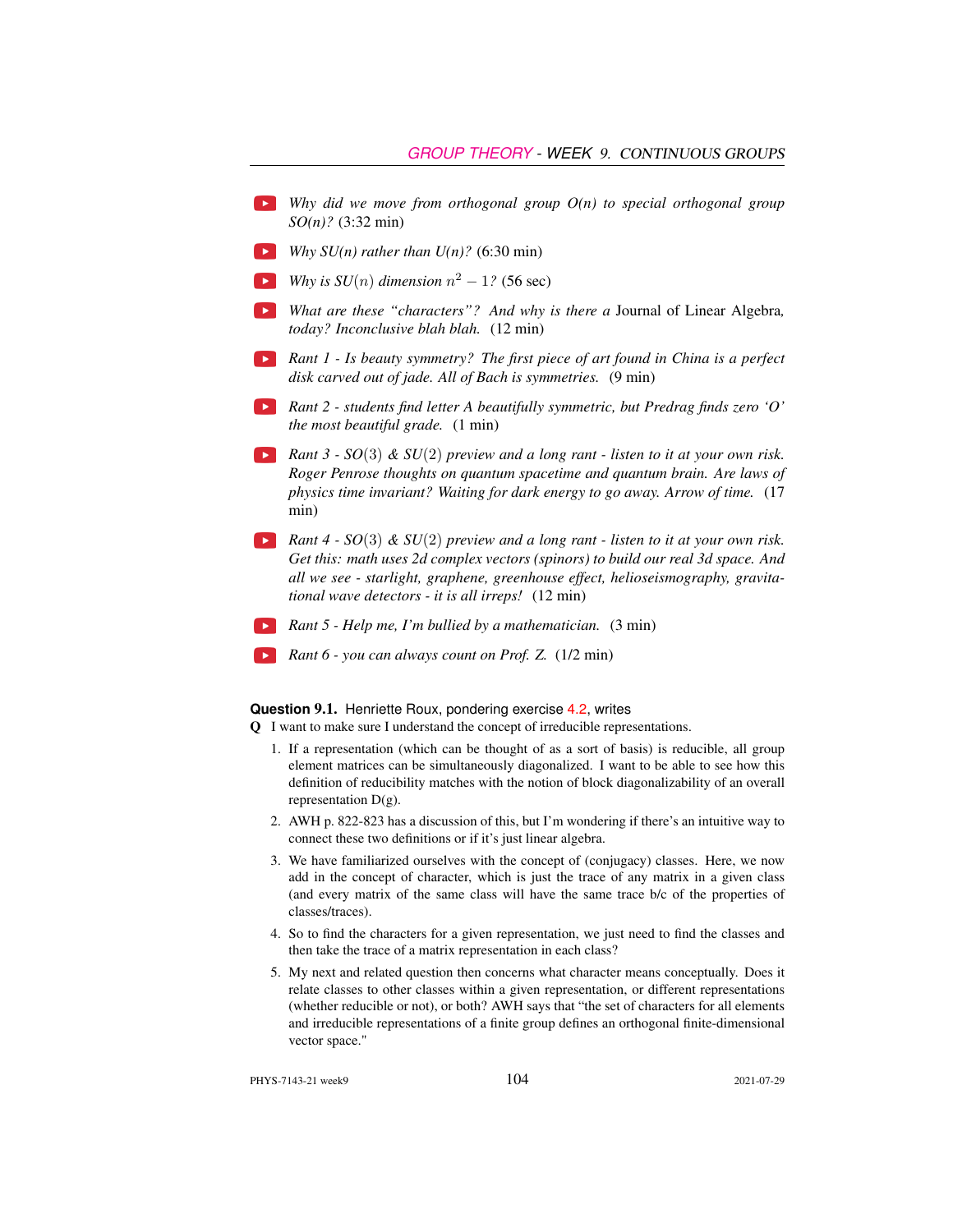- 6. How does a vector space come about from a set of traces, each of which I normally think of as just a number, like the determinant? And finally,
- 7. How can we use our knowledge of classes/character to find irreducible representations, since that seems to be an important goal in examining a group.
- 8. Exercise 4.2 (c) says to find the characters for this representation, which seems to imply that character depends on representation. But I would've thought that character, which is a trace of a matrix, is invariant under any similarity transform, which is how you get from a reducible representation to an irreducible representation.
- 9. Do the multiplicities of irreducible representations correspond to the multiplicity of characters (i.e. the number of elements in each class)? If so, why? (Or if not, why not?)
- 10. The same thing for classes, correct? Classes shouldn't depend on representation b/c they can be thought of as corresponding to a physical operation (e.g. transposition or cyclic permutation), something which is independent of basis.

A Great framing for a discussion, thanks! I'll probably reedit this post several times, everybody's input is very welcome. Items numbered as in above:

- (2) My favorite step-by-step, pedagogical exposition are the chapters 2 *Representation Theory and Basic Theorems* and 3 *Character of a Representation* of Dresselhaus *et al.* [\[4\]](#page-6-3). There is too much material for our course, but if you want to understand it once for all times, it's worth your time.
- (3) Correct.
- (4) Correct. Note, however, that while every matrix representation has a trace, and thus a character, you want to decompose this character into the sum of irrep characters, as it is obvious after the block diagonalization has been attained.
- (5) The unitary diagonalization matrix, whose entries are characters, takes character-weighted sums of classes in order to project them onto irreps, just like what the Fourier representation does. The result (as we know from projection operators analysis), are mutually orthogonal sub-spaces.
- (6) Whenever you do not understand something about finite groups, ask yourself how does it work for finite lattice Fourier representation?

There the vector space comes via a unitary transformation from the configuration coordinates (where each group element is represented by a full matrix) to the diagonalized, irreducible subspaces coordinates (Fourier modes).

The unitary F matrix is full of  $\omega^{ij}$ , ie, characters of the cyclic group  $C_n$ . That's where the characters come from.

Now mess up  $C_3$  by adding a reflection. Dihedral group  $D_3$ , the group of rotations and reflections, has more symmetry constrains, it cannot have 6 irreps, as reflection invariance mixes together the two senses of rotation. Now there are 3 classes, ie, kinds of things the group does: nothing, flip, rotate. The unitary transformation that diagonalizes group element matrices is now morally a smaller unitary  $[3 \times 3]$  matrix from 'classes' in configuration space to 'irreps' in the diagonalized representation, where some sub-spaces must have dimension higher than one.

The surprise, for me, is that the entries in the unitary diagonalization matrix can still be written as traces of irreps, ie, characters. For me it is a calculation, a beautiful example of mathematics leading us somewhere where our intuition falls short. If you find a good intuitive explanation somewhere, please let us all know.

.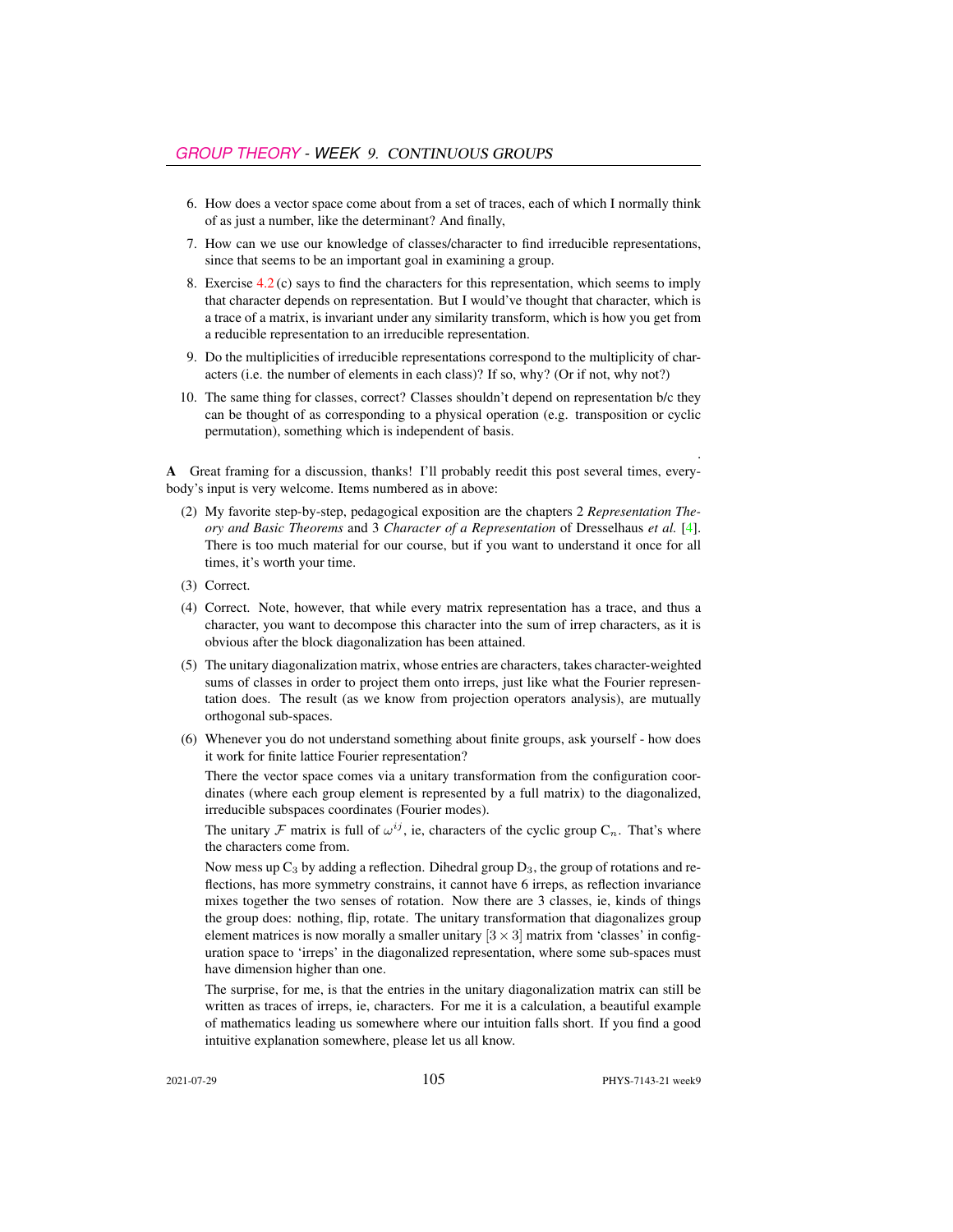- (7) That's automatic, now. Each irrep has the projection operator associated with it; we construct it as a sub-product of factors in Hamilton-Cayley formula. Now we know we can write it -just as we did with the Fourier representation- as sum over all class group actions, each weighted by a the irrep's character.
- (8) Characters are elements of the unitary matrix with one index running over classes, the other over irreps. So you expect character to differ from representation to representation; very clear from D<sup>3</sup> character table. As always, you already know that from the Fourier representation example.
- (9) They do not. Dresselhaus *et al.* [\[4\]](#page-6-3) has the answer enter it here once you understand it.
- (10) Correct.

#### **Question** 9.2. Henriette Roux, digesting sect. 10.7.1, asks

Q Please explain when one keeps track of the order of tensorial indices?

A In a tensor, upper, lower indices are separately ordered - and that order matters. The simplest example: if some indices form an antisymmetric pair, writing them in wrong order gives you a wrong sign. In a matrix representation of a group action, one has to distinguish between the "in" set of indices – the ones that get contracted with the initial tensor, and the "out" set of indices that label the tensor after the transformation. If you understand Eq. (3.22) in [birdtracks.eu,](http://birdtracks.eu/course3/PCgr_pp16_20.pdf) you get it. Does that answer your question?

#### **Question** 9.3. Henriette Roux asks

**Q** Please explain the  $M_{\mu\nu,\delta\rho}$  generators of SO(*n*).

A Let me know if you understand the derivation of Eqs. (4.51) and (4.52) in [birdtracks.eu.](http://birdtracks.eu/course3/PCgr_pp33_38.pdf) Does that answer your question?

#### <span id="page-5-0"></span>9.3 Continuous symmetries: unitary and orthogonal

This [week's lectures](https://www.youtube.com/watch?v=3NeR6RqNA6g&list=PLVcaOb64gCp-J115RvfOhE1Yb4s584Mho&index=109) are not taken from any particular book, they are about basic ideas of how one goes from finite groups to the continuous ones that any physicist should know. We have worked one example out earlier, in week [9](#page-0-0) and ChaosBook [Sect. A24.4.](http://ChaosBook.org/chapters/ChaosBook.pdf#section.X.4) It gets you to the continuous Fourier transform as a representation of  $U(1) \simeq SO(2)$ , but from then on this way of thinking about continuous symmetries gets to be increasingly awkward. So we need a fresh restart; that is afforded by matrix groups, and in particular the unitary group  $U(n) = U(1) \otimes SU(n)$ , which contains all other compact groups, finite or continuous, as subgroups.

The main idea in a way comes from discrete groups: the cyclic group  $C_N$  is generated by the powers of the smallest rotation by  $\Delta\theta = 2\pi/N$ , and in the  $N \to \infty$ limit one only needs to understand the commutation relations among  $T_{\ell}$ , generators of infinitesimal transformations,

$$
D(\Delta \theta) = 1 + i \sum_{\ell} \Delta \theta_{\ell} T_{\ell} + O(\Delta \theta^2).
$$
 (9.1)

These thoughts are spread over chapters of [my book](http://birdtracks.eu/) *Group Theory - Birdtracks, Lie's, and Exceptional Groups* [\[3\]](#page-6-4) that you can steal from my website, but the book itself is too sophisticated for this course.

PHYS-7143-21 week9 106 2021-07-29 2021-07-29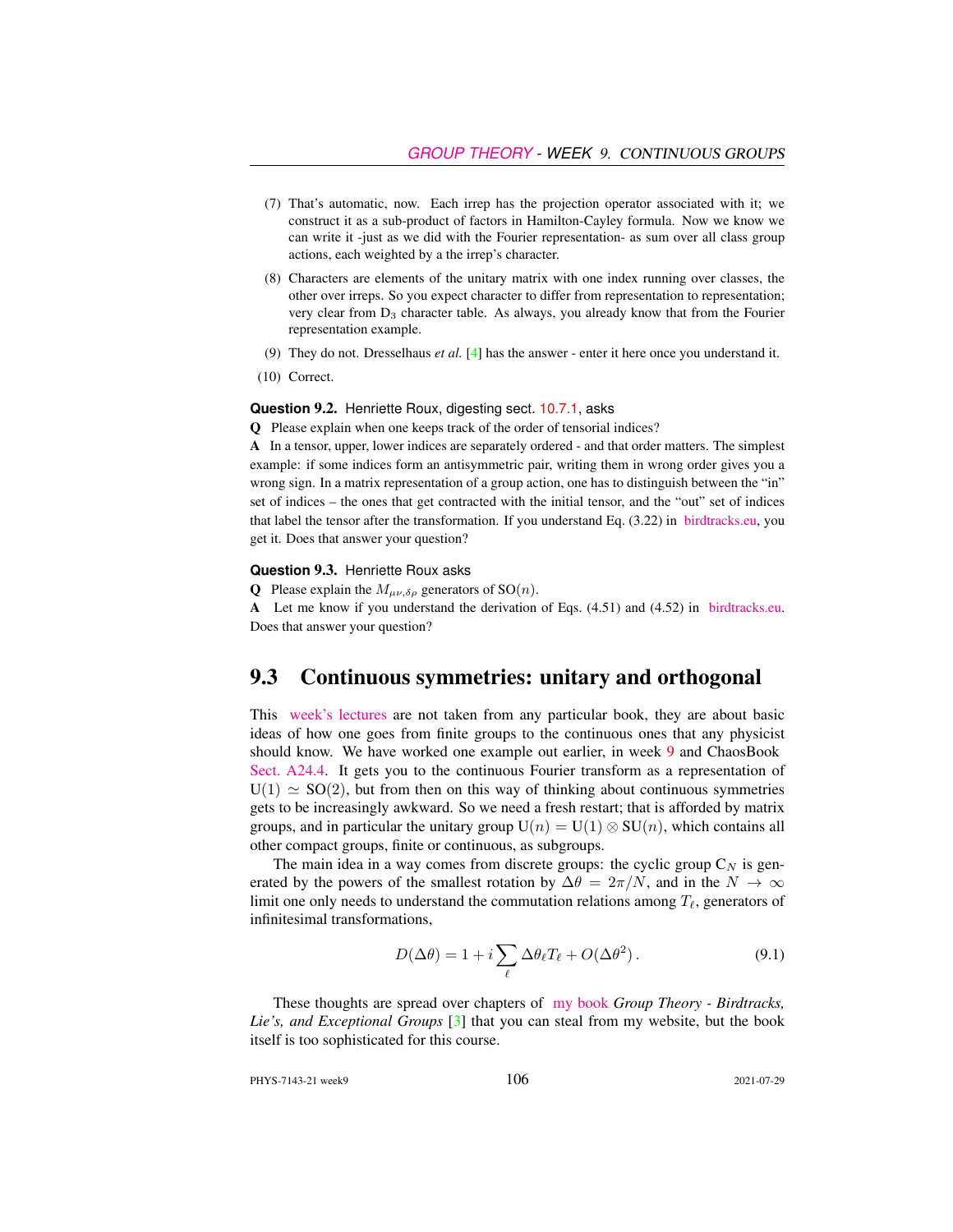### <span id="page-6-2"></span>9.4 Character orthogonality theorem

You might like my intuitive derivation [\[3\]](#page-6-4) of the character orthogonality theorem for continuous compact lie groups, birdtracks.eu sect. 8.2 *[Characters](http://birdtracks.eu/version9.0/GroupTheory.pdf#section.8.2)*.

Note that the replacement of an irrep matrix representation  $D^{(\mu)}(g)_a{}^b$  by its character  $\chi^{(\mu)}(g)$  (a single scalar quantity) does not mean that any of the matrix indices structure is lost; the full  $D^{(\mu)}(g)_{a}{}^{b}$  can be recovered by differentiation, as in birdtracks.eu [eq. \(8.27\).](http://birdtracks.eu/version9.0/GroupTheory.pdf#equation.8.2.27)

#### References

- <span id="page-6-6"></span>[1] N. B. Budanur and P. Cvitanovic,´ ["Unstable manifolds of relative periodic orbits](http://dx.doi.org/10.1007/s10955-016-1672-z) [in the symmetry-reduced state space of the Kuramoto-Sivashinsky system",](http://dx.doi.org/10.1007/s10955-016-1672-z) [J.](https://doi.org/10.1007/s10955-016-1672-z) Stat. Phys. 167[, 636–655 \(2015\).](https://doi.org/10.1007/s10955-016-1672-z)
- <span id="page-6-1"></span>[2] J.-Q. Chen, J. Ping, and F. Wang, *[Group Representation Theory for Physicists](http://dx.doi.org/10.1142/0262)* (World Scientific, Singapore, 1989).
- <span id="page-6-4"></span>[3] P. Cvitanović, *[Group Theory: Birdtracks, Lie's and Exceptional Groups](http://dx.doi.org/10.1515/9781400837670)* (Princeton Univ. Press, Princeton NJ, 2008).
- <span id="page-6-3"></span>[4] M. S. Dresselhaus, G. Dresselhaus, and A. Jorio, *[Group Theory: Application to](http://dx.doi.org/10.1007/978-3-540-32899-5) [the Physics of Condensed Matter](http://dx.doi.org/10.1007/978-3-540-32899-5)* (Springer, New York, 2007).

## **Exercises**

<span id="page-6-0"></span>9.1. **Irreps of SO** $(2)$ . Matrix

<span id="page-6-5"></span>
$$
T = \left[ \begin{array}{cc} 0 & -i \\ i & 0 \end{array} \right] \tag{9.2}
$$

is the generator of rotations in a plane.

(a) Use the method of projection operators to show that for rotations in the  $k$ th Fourier mode plane, the irreducible 1D subspaces orthonormal basis vectors are

$$
\mathbf{e}^{(\pm k)} = \frac{1}{\sqrt{2}} \left( \pm \mathbf{e}_1^{(k)} - i \mathbf{e}_2^{(k)} \right).
$$

How does T act on  $e^{(\pm k)}$ ?

(b) What is the action of the  $[2 \times 2]$  rotation matrix

$$
D^{(k)}(\theta) = \begin{pmatrix} \cos k\theta & -\sin k\theta \\ \sin k\theta & \cos k\theta \end{pmatrix}, \qquad k = 1, 2, \cdots
$$

on the  $(\pm k)$ th subspace  $e^{(\pm k)}$ ?

(c) What are the irreducible representations characters of  $SO(2)$ ?

2021-07-29 PHYS-7143-21 week9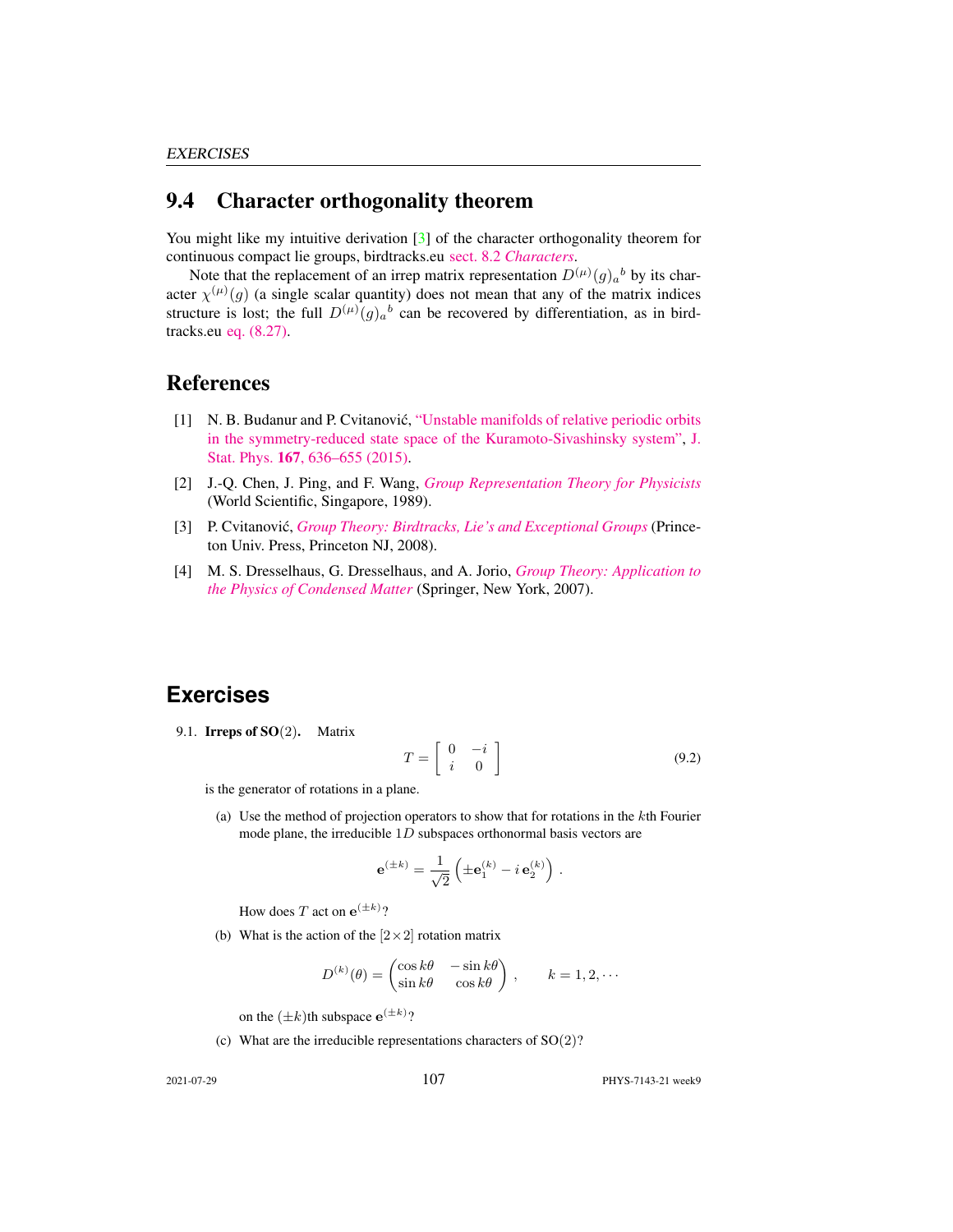- <span id="page-7-0"></span>9.2. Reduction of a product of two  $SO(2)$  irreps. Determine the Clebsch-Gordan series for SO(2). Hint: Abelian group has 1-dimensional characters. Or, you are just multiplying terms in Fourier series.
- <span id="page-7-1"></span>9.3. Irreps of  $O(2)$ .  $O(2)$  is a group, but not a Lie group, as in addition to continuous transformations generated by  $(9.2)$  it has, as a group element, a parity operation

$$
\sigma = \left[ \begin{array}{cc} 1 & 0 \\ 0 & -1 \end{array} \right]
$$

which cannot be reached by continuous transformations.

- (a) Is this group Abelian, i.e., does T commute with  $R(k\theta)$ ? Hint: evaluate first the [T,  $\sigma$ ] commutator and/or show that  $\sigma D^{(k)}(\theta) \sigma^{-1} = D^{(k)}(-\theta)$ .
- (b) What are the equivalence (i.e., conjugacy) classes of this group?
- (c) What are irreps of  $O(2)$ ? What are their dimensions?

Hint:  $O(2)$  is the  $n \to \infty$  limit of  $D_n$ , worked out in exercise 4.4 *Irreducible representations of dihedral group*  $D_n$ . Parity  $\sigma$  maps an SO(2) eigenvector into another eigenvector, rendering eigenvalues of any O(2) commuting operator degenerate. Or, if you really want to do it right, apply Schur's first lemma to improper rotations

$$
R^{'}(\theta) = \begin{pmatrix} \cos k\theta & -\sin k\theta \\ \sin k\theta & \cos k\theta \end{pmatrix} \sigma = \begin{pmatrix} \cos k\theta & \sin k\theta \\ \sin k\theta & -\cos k\theta \end{pmatrix}
$$

to prove irreducibility for  $k \neq 0$ .

- (d) What are irreducible characters of  $O(2)$ ?
- (e) Sketch a fundamental domain for O(2).
- <span id="page-7-2"></span>9.4. Reduction of a product of two  $O(2)$  irreps. Determine the Clebsch-Gordan series for  $O(2)$ , i.e., reduce the Kronecker product  $D^{(k)} \otimes D^{(\ell)}$ .
- <span id="page-7-3"></span>9.5. A fluttering flame front.
	- (a) Consider a linear partial differential equation for a real-valued field  $u = u(x, t)$ defined on a periodic domain  $u(x, t) = u(x + L, t)$ :

<span id="page-7-4"></span>
$$
u_t + u_{xx} + \nu u_{xxxx} = 0, \qquad x \in [0, L]. \tag{9.3}
$$

In this equation  $t > 0$  is the time and x is the spatial coordinate. The subscripts x and t denote partial derivatives with respect to x and t:  $u_t = \partial u/d\partial$ ,  $u_{xxxx}$  stands for the 4th spatial derivative of  $u = u(x, t)$  at position x and time t. Consider the form of equations under coordinate shifts  $x \to x + \ell$  and reflection  $x \to -x$ . What is the symmetry group of [\(9.3\)](#page-7-4)?

- (b) Expand  $u(x, t)$  in terms of its  $SO(2)$  irreducible components (hint: Fourier expansion) and rewrite [\(9.3\)](#page-7-4) as a set of linear ODEs for the expansion coefficients. What are the eigenvalues of the time evolution operator? What is their degeneracy?
- (c) Expand  $u(x, t)$  in terms of its  $O(2)$  irreducible components (hint: Fourier expansion) and rewrite [\(9.3\)](#page-7-4) as a set of linear ODEs. What are the eigenvalues of the time evolution operator? What is their degeneracy?
- (d) Interpret  $u = u(x, t)$  as a 'flame front velocity' and add a quadratic nonlinearity to [\(9.3\)](#page-7-4),

<span id="page-7-5"></span>
$$
u_t + \frac{1}{2}(u^2)_x + u_{xx} + \nu u_{xxxx} = 0, \qquad x \in [0, L]. \tag{9.4}
$$

This nonlinear equation is known as the Kuramoto-Sivashinsky equation, a baby cousin of Navier-Stokes. What is the symmetry group of [\(9.4\)](#page-7-5)?

PHYS-7143-21 week9 2021-07-29 2021-07-29